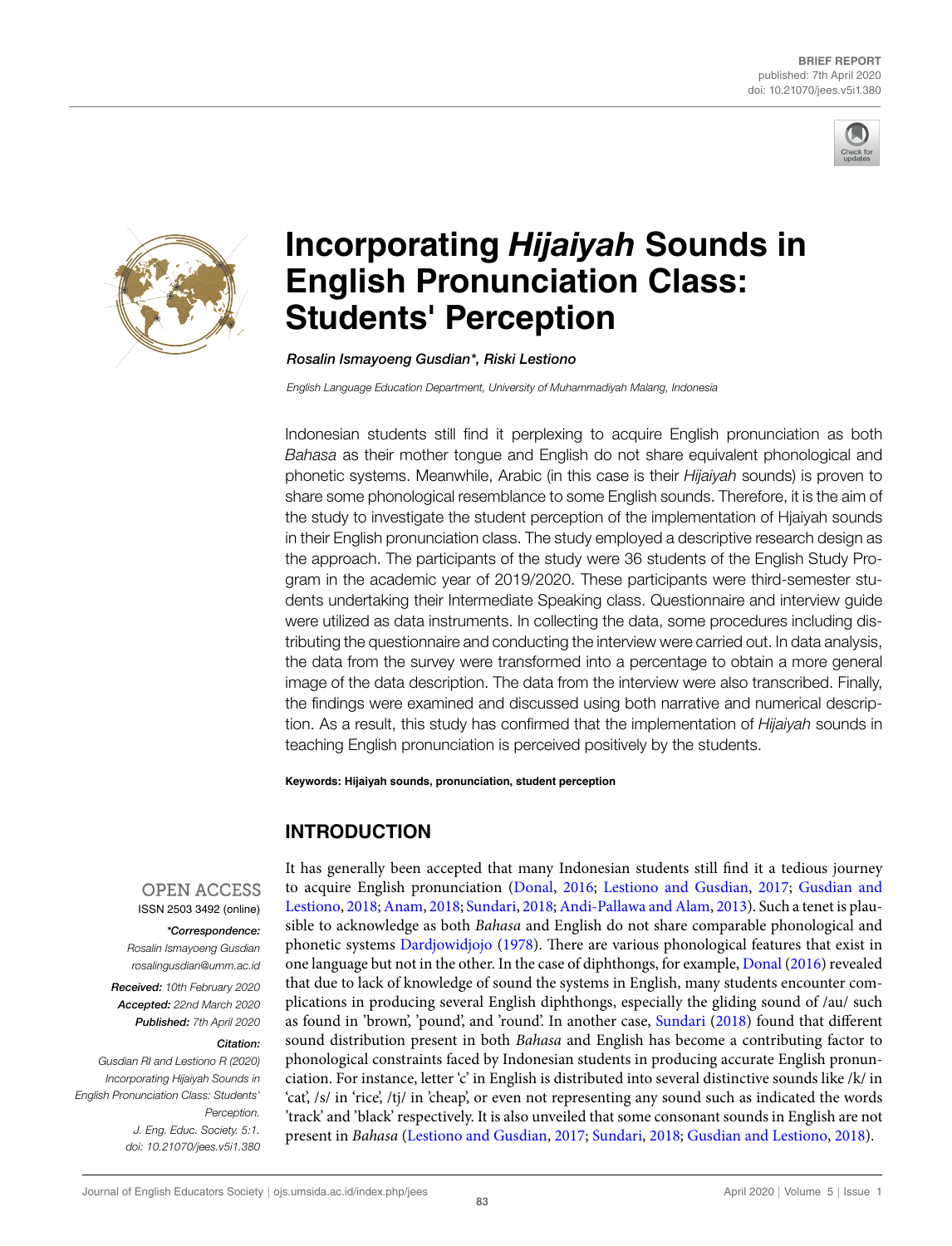These consonant sounds comprise both dental consonants /*θ*/ and /ð/, and the palato-alveolar /  $\int$ /.

In the studies as mentioned earlier, it is explained further that due to the non-existence of these particular sounds, a number of Indonesian students often make mistakes in pronouncing words containing such sounds. Instead of producing accurate English sounds, they apply similar sounds that exist in *Bahasa*. For instance, many of the students pronounce 'the' as /d/, not /ð/ and 'mother' as /madr/ not /mað:/. From the result, it can be assumed that the students apply similar sounds that exist in *Bahasa*, such as /d/ which resembles /ð/, and /s/ which resembles /ð/ and /∫ /.

There may not have been many studies investigating ways in coping with students' difficulty in their English pronunciation; the onlys[tudy that comprehens](#page-5-1)i[vely d](#page-5-1)iscusses such an issue is found in Lestiono and Gusdian (2017). Inspired by the phonological sameness of English and Arabic (*Hijaiyah*) consonants, this study brings explicitly about the notion of making use of *Hijaiyah* sound to assist students in producing English sounds. In their findings, it is revealed that some consonant sounds (/θ/, /ð/, and / ∫ /) that exist in both languages may serve as a bridge for Indonesian students to produce correct pronunciation when speaking in English. It is due to the fact that most Indonesian students are Muslims and familiar with *Hijaiyah* sounds; therefore, they are assumed to develop fairly phonological knowledge about the designated sounds.

Following the piloting study, the researchers then conduct series of studies about the implementation of *Hijaiyah* consonant sounds to all levels of education in Indo[nesia, namely](#page-5-2) [universit](#page-5-2)y, [high](#page-5-2) [schoo](#page-5-7)l, and elementary school Gusdian and Lestiono (2018, 2019). Further, the findings of the *Hijaiyah* sound implementation in the university and high school levels show that the targeted sounds (/*θ*/, /ð/, and /∫ /) are mostly infused in a typical controlled pronunciation class like short passage reading aloud, sound imitation and pronunciation drilling. Besides, students are also introduced to the phonetic transcription of the designated sounds; it is intended to raise students phonological awareness of the sounds they learn. Pronunciation games such as tongue twister and sound identification games are also employed here. Meanwhile, the finding revealed in the elementary school students is somewhat different from that of the previous education levels. Such an implementation is mostly incorporated in games, songs, and other typical activities entitled for English for Young Learners' activities.

Apart from the series of studies mentioned earlier, how students perceive the implementation of *Hijaiyah* sounds in their English classroom activities is deemed imperative. It is because knowing student perceptions has become an essential determinant to understand student behavior towards the implementation of *Hijaiyah* sounds in their class. However, none of the previous studies discuss the students' perception on the usage of *Hijaiyah* sounds. Therefore, to bridge the gap, the primary purpose of this study is to find out the student perception towards the implementation of *Hijaiyah* sounds in their English pronunciation class.

# **METHOD**

This study was conducted from September to November 2019 at a private Islamic university in Malang. A descriptive research design was embraced to explore how Indonesian students at the university level perceive the implementation of *[Hijaiyah](#page-5-8)* [sounds in t](#page-5-8)heir pronunciation class. According to Atmowardoyo (2018), in terms of its data collection procedures, descriptive research comprises several sub types of research methods such as correlation study, survey, and qualitative study. Consequently, a descriptive study may involve qualitative or/and quantitative analysis. The participants of the study were thirtysix students of the English Study Program in the academic year of 2019/2020. These participants were third-semester students undertaking their Intermediate Speaking class. In their speaking class, they also learned some pronunciation materials—one of them was about making use of *Hijaiyah* sounds to produce some English sounds.

Survey and interview were utilized as data collection techniques. The questionnaire developed in this study was a Likertscale type, in which the research participants were to choose how much they agree or disagree with the statements. The scalar item itself ranged from 1 (extremely disagree) to 5 (extremely agree). Besides, the items in the questionnaire were carefully designed to comply with the research question of the study. Some questions were repeated in different wordings to check the consistency of the participants' answers. Then, to check the validity of the questionnaire, face validity was carried out. Seven participants took part in the interview; these seven students were chosen randomly from all thirty-six participants as their representatives.

The data collection procedure covered preparing and distributing the questionnaire and conducting the interview. Then, in the data analysis, the data from the survey were transformed into a percentage to obtain a more general image of the data description. Also, all of the data from the interview were transcribed. After gaining all of the results, the findings were examined and discussed using both narrative and numerical description.

## **RESULTS AND DISCUSSION**

The findings of the study fall into three main subtopics of discussion. The first discussion reveals the student perception towards English pronunciation itself. Then, the second one seeks further on how the students perceive the use of *Hijaiyah* sounds to bridge their English pronunciation lessons. Lastly, the investigation digs out the student perception on whether or not *Hijaiyah* sounds can be continuously employed as a new method to teach English pronunciation to Indonesian students.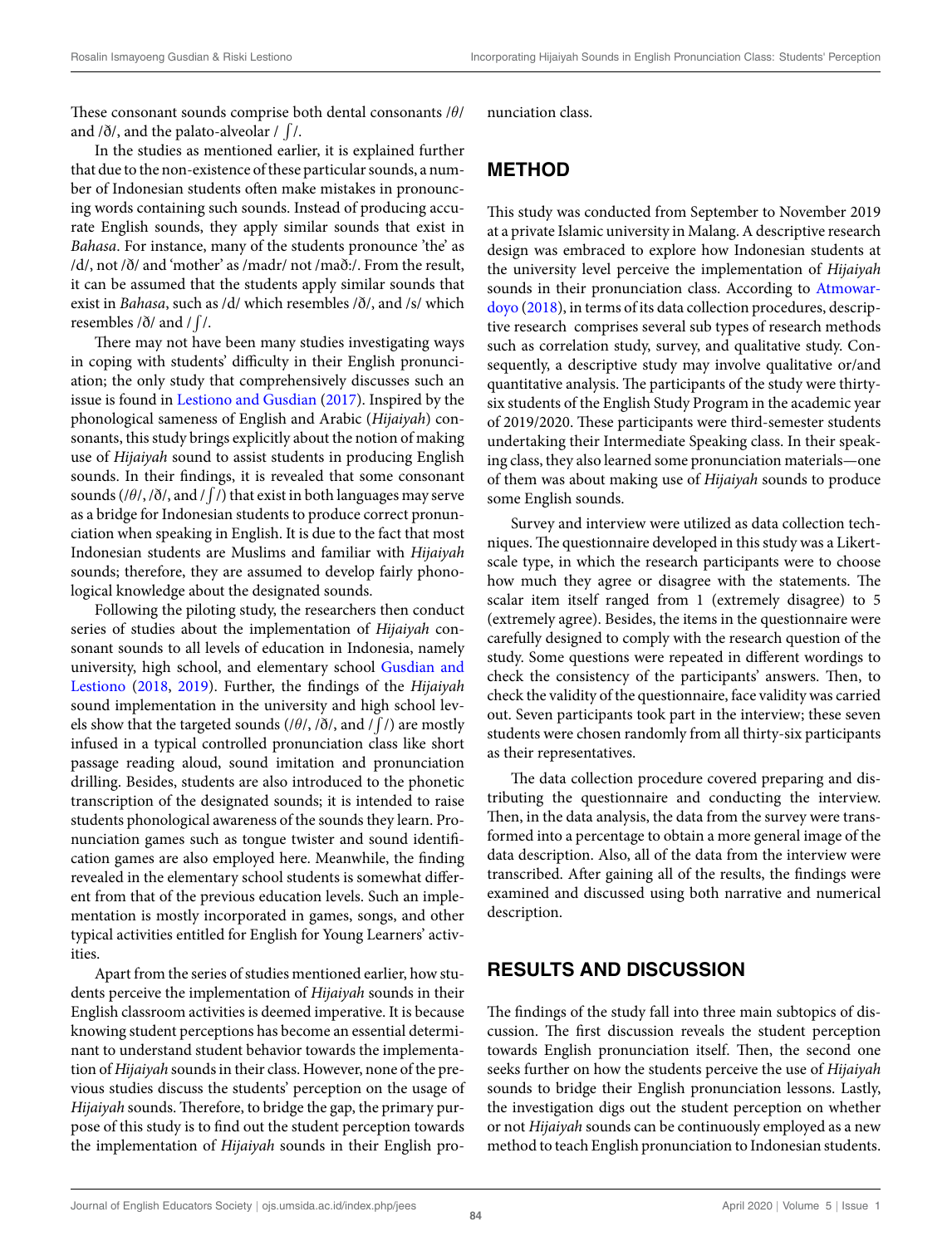# **Student Perception on English Pronunciation**

The findings from the questionnaire about ho[w the](#page-2-0) [st](#page-2-1)udents perceive English pronunciation are depicted in **Table 1**.

<span id="page-2-1"></span><span id="page-2-0"></span>**TABLE 1** *|* | Student Perception towards English pronunciation

| <b>Statement</b>                                                                                             |       | $2^{\circ}$ | 3 <sup>1</sup>           | 4 | 5 |
|--------------------------------------------------------------------------------------------------------------|-------|-------------|--------------------------|---|---|
| English pronuncia-<br>tion is challenging for<br>Indonesian students                                         |       |             | 0% 0% 8.3% 61.1% 30.6%   |   |   |
| Indonesian students<br>often face some diffi-<br>culties when learning<br>correct English pronun-<br>ciation | $0\%$ |             | 0\% 13.9\% 66.7\% 19.4\% |   |   |

In **Table 1**, it is reported that most of the students agree that Indonesian students find English pronunciation troublesome. A consistent answer is clearly seen in both statements in which the majority of the students choose scale 4, indicating that they favor the statements. Moreover, the second position for both statements indicates that they extremely agree with them. Only 8.3% (3 out of 36) and 13.9% (5 out of 36) respectively show their moderate agreement. Therefore, the data, once again, confirm that all students approve the notion of both statements.

The pronunciation challenges faced by the students may differ from one another. From the interview, there are some obstacles students often encounter. The first one refers to word stress in English, which does not exist in *Bahasa*.

> "*I think English is difficult because they have stress. Meanwhile, we don't have such stress in Bahasa."*

> > *(Student #1)*

The second obstacle is the frequent dissimilarity between word spelling and its pronunciation.

> "*For some (English) words, their spelling is different from their pronunciation. For example, the term 'eight'. It has 'g' letter there; but why on earth it becomes silent when pronounced. It often makes me dizzy."*

> > *(Student #3)*

Another frequent hindrance is that students are not familiar with some English sounds.

> "*They (English) have sounds that we (Indonesian) don't. It challenges me to learn more so that native speakers will understand my pronunciation better"*

> > *(Student #5)*

"*Every time I say 'selamat ulang tahun' (happy birthday) to my friend, it always sounds like 'selamat hari burung' (happy bird-day). Honestly, I have a problem with English 'th' sounds. I don't recognize it in my Bahasa."*

*(Student #6)*

From the result, it can be assumed that all of the hurdles faced by students in learning English pronunciation are mostly due to the distinct phonological systems between English and *Bahasa* as the students' first language. Some phonological aspects in English are absent in *Bahasa*, such as word stress and several consonant sounds. The finding is in line with many of the previous studies which reveal that the difference of the phonological system between both languages plays a significant [role in the st](#page-5-0)[udent difficulty when](#page-5-1) l[earnin](#page-5-1)[g pronuncia](#page-5-2)[tion \(Donal,](#page-5-2) 2016; [Lestiono](#page-5-3) [and Gusdian,](#page-5-4) 2017; [Gusdian and](#page-5-5) [Lestiono,](#page-5-5) 2018; Anam, 2018; Sundari, 2018; Andi-Pallawa and Alam, 2013).

# **Student Perception on the Use of** *Hijaiyah* **Sounds**

The discussion on the student perception on *Hijaiyah* sounds is divided into (1) how familiar they are with the sounds and (2) how they perceive the employment of the *Hijaiyah* sounds in their English pronunciation class.

#### **Student Perception on** *Hijaiyah* **Sounds**

Percepti[on pe](#page-2-2)[rta](#page-2-3)ining to the student familiarity with *Hijaiyah* sounds, **Table 2** explains the result for each statement.

<span id="page-2-3"></span><span id="page-2-2"></span>**TABLE 2** *|* Student Perception of their familiarity with *Hijaiyah*

| <b>Statement</b>                                             | $\mathbf{1}$ | $\mathbf{2}$ | $\overline{\mathbf{3}}$ | 4 | 5 |
|--------------------------------------------------------------|--------------|--------------|-------------------------|---|---|
| Most Indonesian stu-<br>dents have studied<br>reciting Quran | $0\%$        |              | 0\% 11.1\% 25\% 63.9\%  |   |   |
| Indonesian students<br>are familiar<br>with<br>Hijaiyah      | $0\%$        |              | 0\% 8.3\% 25\% 66.7\%   |   |   |

From the findings, the students admit that most Indonesian students are familiar with reciting Quran. More than half of the respondents (63.9%) extremely agree with the first statement. Besides, the rest of the respondents also show positive answers (with 25% and 11,1% for scale 4 and 3 respectively). This finding is supported with the result from the interview saying that they have learned the Quran for quite a longtime. mostly since they were still little kids. Such a fact, hence, supports the second notion saying that Indonesian students are well-acquainted with *Hijaiyah,* in their everyday life, through reciting Quran.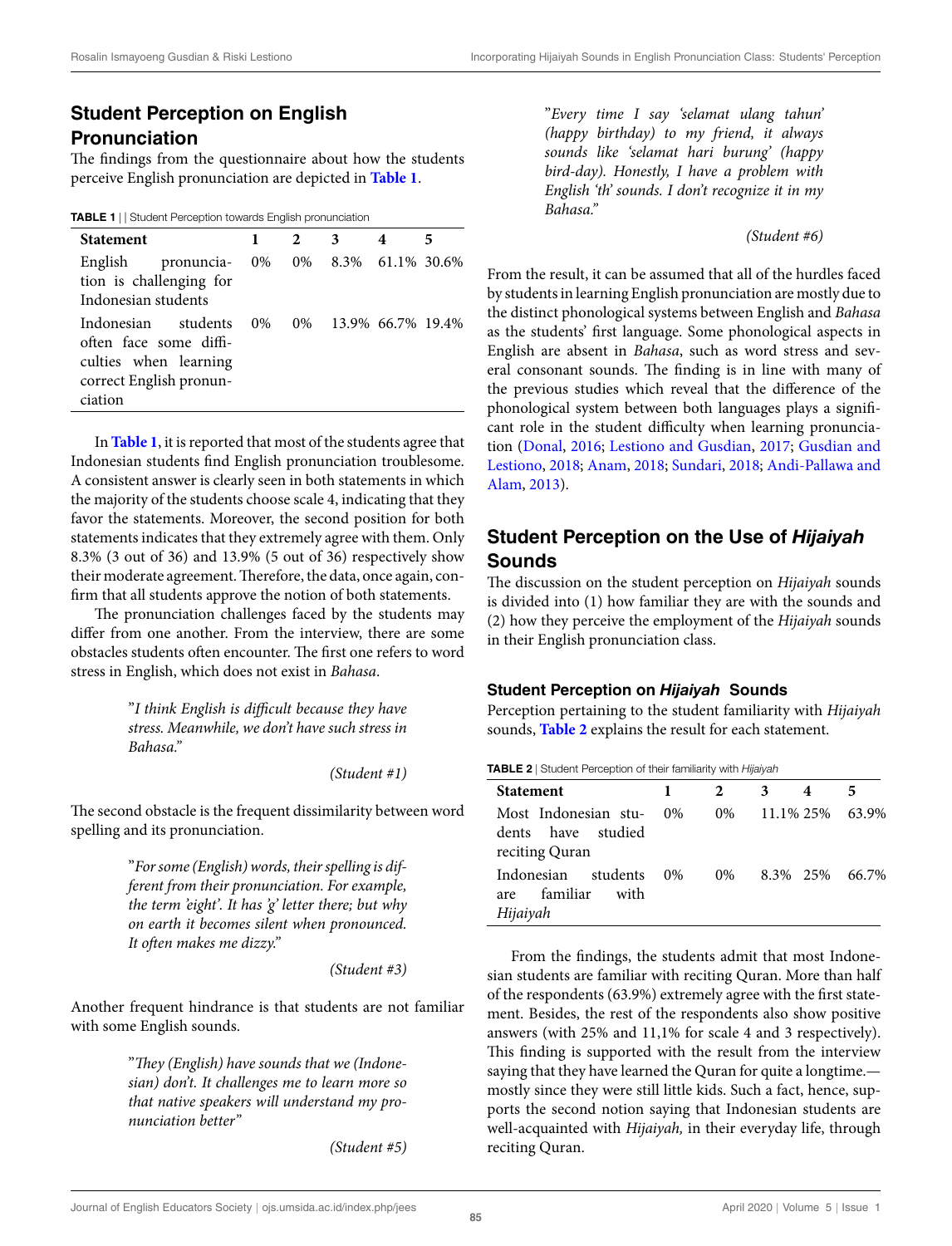"*I have learned to recite the Quran since I was a kid."*

*(Student #2)*

"*I long as I can recall, I've been reciting the Quran for 15 years, since I was around four years old."*

*(Student #3)*

This can be perceived from the consistency sh[own in](#page-2-2) [t](#page-2-3)he students' answers for the second statement in **Table 2**. Once again, the majority of the respondents extremely agree with the notion. The other respondents also imply their approval to the idea; besides, none of them disagree their approval to the idea; besides, non[e of the](#page-2-2)[m](#page-2-3) disagree students' answers for the second statement in **Table 2**. Once again, the majority of the respondents extremely agree with the notion. The other respondents also imply their approval to the idea; besides, none of them disagree with it (no one chooses scale 1 and 2 as the indicator of disapproval). This finding is also strengthened with the interview results. The students claim that they are fluent enough in pronouncing *Hijaiyah* as they grow up learning to read them.

> "*Hijaiyah has been a part of me. I've learned about it since I was a kindergartner. No*w*, I am fluent in it, I me*an *only in pronouncing Hijaiyah—not speaking*."

> > *(Student #4)*

These results amplify Lestiono and Gusdian (2017), who argue that Indonesian EFL students are knowledgeable about several phonological aspects of Arabic through their acquaintance with *Hijaiyah*. It is due to the fact that most Indonesians are Muslims, who are obliged to be able to recite the Quran.

### **Student Perception of the Use of** *Hijaiyah* **Sounds [to Fa](#page-3-0)[ci](#page-3-1)litate English Pronunciation**

**Table 3** depicts how the students perceive the employment of *Hijaiyah* sounds to assist them in learning English pronunciation. Their answers reflect their experience being taught using several *Hijaiyah* sounds to achieve several targeted consonant sounds in English.

<span id="page-3-1"></span><span id="page-3-0"></span>

| <b>Statement</b>                                                                        | 1     | 2     | 3                    | 4         | 5           |
|-----------------------------------------------------------------------------------------|-------|-------|----------------------|-----------|-------------|
| Some English sounds<br>are pronounced simi-<br>larly to some Hijaiyah<br>sounds         | $0\%$ | 0%    | 5.6%                 |           | 66.7% 27.8% |
| English and Arabic<br>share the same sounds                                             | $0\%$ |       | 2.8% 11.1% 61.1% 25% |           |             |
| Students can<br>pro-<br>nounce English more<br>accurately when using<br>Hijaiyah sounds | 0%    | $0\%$ | 5.6%                 | 22.2% 72% |             |
| Hijaiyah sounds can<br>help Indonesian stu-<br>dents to learn English<br>pronunciation  | 0%    | 0%    | 2.8%                 |           | 33.3% 63.9% |

In **Table 3**, it is observed that the majority of the students show affirmative answers in the scale of 4 for the first and the second statements. Besides, the other students also show their strong agreement as 27.8% and 25% respectively choose scale 5, and fewer people moderately agree with both first and second statements. After being taught using *Hijaiyah* sounds, the students are more aware that some consonant sounds in *Hijaiyah*, such as /θ /, /ð/, and / ∫/, are pronounced the sa[me. The](#page-3-0)[re](#page-3-1)fore, it explains their positive replies as displayed in the **Table 3**. Furthermore, the students acknowledge that learning *Hijaiyah* in their English pronunciation class raises their understanding of how two utterly different languages can share some similarities in terms of their linguistic aspects.

> *"I 100% agree that Hijaiyah sounds for some consonants are similar to English sounds. It also makes me realize that Arabic and English, which come from two completely different languages, can still have some things in common."*

> > *(Student #5)*

As the students acknowledge that *Hijaiyah* and English sounds share some similarities, the students admit that such a resemblance may also facilitate their English learning. Therefore, most of them extremely agree with the next two statements saying that *Hijaiyah* sounds help Indonesian students to pronunciation English words better. Consistencies are indicated in both statements for number 3 and 4 as most of the students choose scale 5.

From the interview, it is also revealed that by recalling their knowledge in *Hijaiyah* consonant sounds, they can apply it in their English pronunciation learning. Another student also replies that *Hijaiyah* makes re-activate her knowledge of certain English sounds; thus, it can improve her accuracy in pronouncing English words.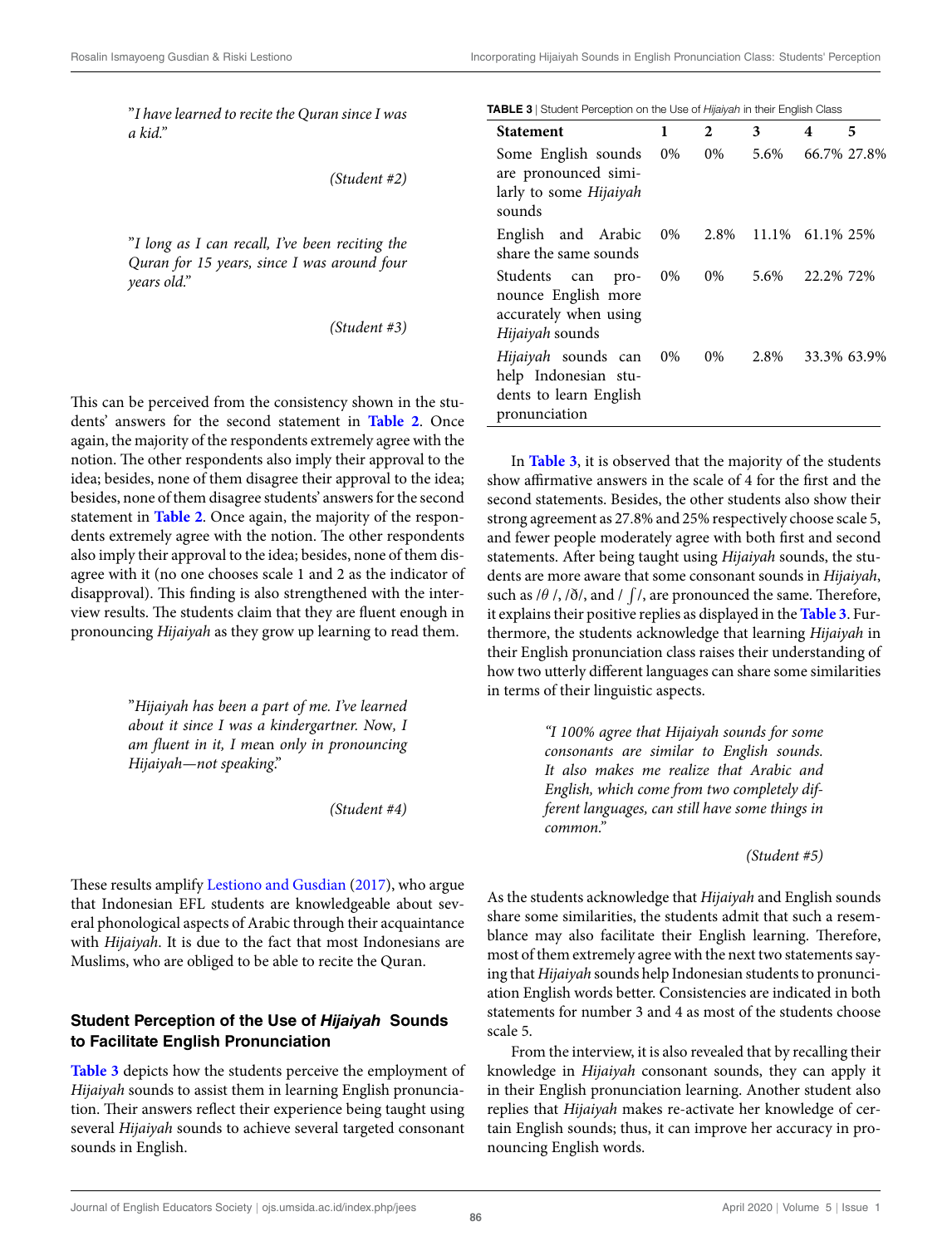*"When the lecturer explained that some sounds like /θ /, /ð/ are present in Hijaiyah, I started to realize that it can help me to pronounce some English words like 'mother', and 'birth' correctly."*

*(Student #6)*

*"Before the Hijaiyah material, I often pronounced words with 'th' sounds wrongly because I thought I wasn't familiar with the sound. But, now I've realized that actually, I have it in my linguistic competence."*

*(Student #7)*

[The results as men](#page-5-2)t[ioned](#page-5-2) above support the findings in Gusdian and Lestiono (2018); they reveal that from the observation, the students can pronounce some targeted English words correctly as compared to the condition before the introduction of *Hijaiyah* sounds.

# **Student Perception of the Implementation of** *Hijaiyah* **to Teach English Pronunciation**

The last discussion about whether or not *Hijaiyah* sounds can continuously be applied as one of the crucial materials in the p[ronunc](#page-4-0)[ia](#page-4-1)tion class for Indonesian EFL learners is illustrated in**Table 4**.

<span id="page-4-1"></span><span id="page-4-0"></span>**TABLE 4** *|* Student Perception of the Implementation of *Hijaiyah* to Teach English Pronunciation

| <b>Statement</b>                                                                                            |    | 2 | 3 |                         | 5 |
|-------------------------------------------------------------------------------------------------------------|----|---|---|-------------------------|---|
| English teachers in<br>Indonesia can always<br>incorporate Hijaiyah<br>sounds to teach English              | 0% |   |   | 0\% 5.6\% 30.6\% 63.9\% |   |
| pronunciation<br>Hijaiyah should be used<br>by English teachers when<br>teaching English pronun-<br>ciation | 0% |   |   | 0\% 8.3\% 33.3\% 58.3\% |   |

The results in **Table 4** depicts the students' agreement for English teachers to infuse *Hijaiyah* sounds in their pronunciation class. Consistent answers are seen in which more than half of the respondents respond that they exceptionally agree with each of the statements, respectively. In addition, there are approximately 12 people who choose scale 4 (30,6% and 33.3% for both statements correspondingly). And, only fewer than 10% of the total respondents somewhat agree with the statements. The results are also reinforced with the interview result, which exposes their supports to the idea. The students believe that using *Hijaiyah* in teaching English pronunciation can be beneficial, especially for improving students' accuracy in speaking. As a matter of fact, many Indonesian students often make errors in pronouncing words containing sounds like /*θ*

/, /ð/, and /∫ /. By raising their awareness through *Hijaiyah* sounds, such an issue can be minimized.

> "*Many of my classmates and I often mispronounce some English words.After the lecturer explained about the similarity between someHijaiyah and English sounds, we can finally pronounce the words correctly*. *I hope by continuing the implementation of Hijaiyah, the pronunciation issue will decrease*."

> > *(Student #1)*

Despite all of the supportive replies, one student indeed expresses his doubt. In his opinion, the implementation of *Hijaiyah* sounds may become more challenging for non-Muslim students. It is due to their unfamiliarity with the Arabic sounds.

> "*It's good to use Hijaiyah in our pronunciation activities. But, I am not sure if it will work to, let's say, Christian students. They never learn Hijaiyah.*"

> > *(Student #2)*

[The above-mentioned find](#page-5-7)ing is slightly different from Gusdian and Lestiono (2019), who imply from their observation that non-Muslim students (or students lacking the *Hijaiyah*/Arabic exposure) can still keep up with the lesson on *Hijaiyah*. It is because they are surrounded by the Muslim community; thus, they more or less own some amount of knowledge about the language. Yet, further study is needed to clarify this issue.

## **CONCLUSION**

In conclusion, this study has proven that the implementation of *Hijaiyah* sounds in teaching English pronunciation is perceived positively by the students at the university level. All of the findings mainly suggest that students perceive that English pronunciation is somewhat problematic as it has some different features from those in their native language. Therefore, *Hijaiyah* sounds are perceived as an applicable bridge to facilitate their English pronunciation learning. However, this study has not covered an investigation on how students with limited Arabic exposure perceive the use of *Hijaiyah* in an English class. Thus, a further study is needed to dig out whether or not Hijaiyah sounds are sufficient to be implemented to teach students with limited Arabic exposure.

## **ACKNOWLEDGMENTS**

The researchers would thank the reviewers for their suggestions and recommendations towards the betterment of this paper.